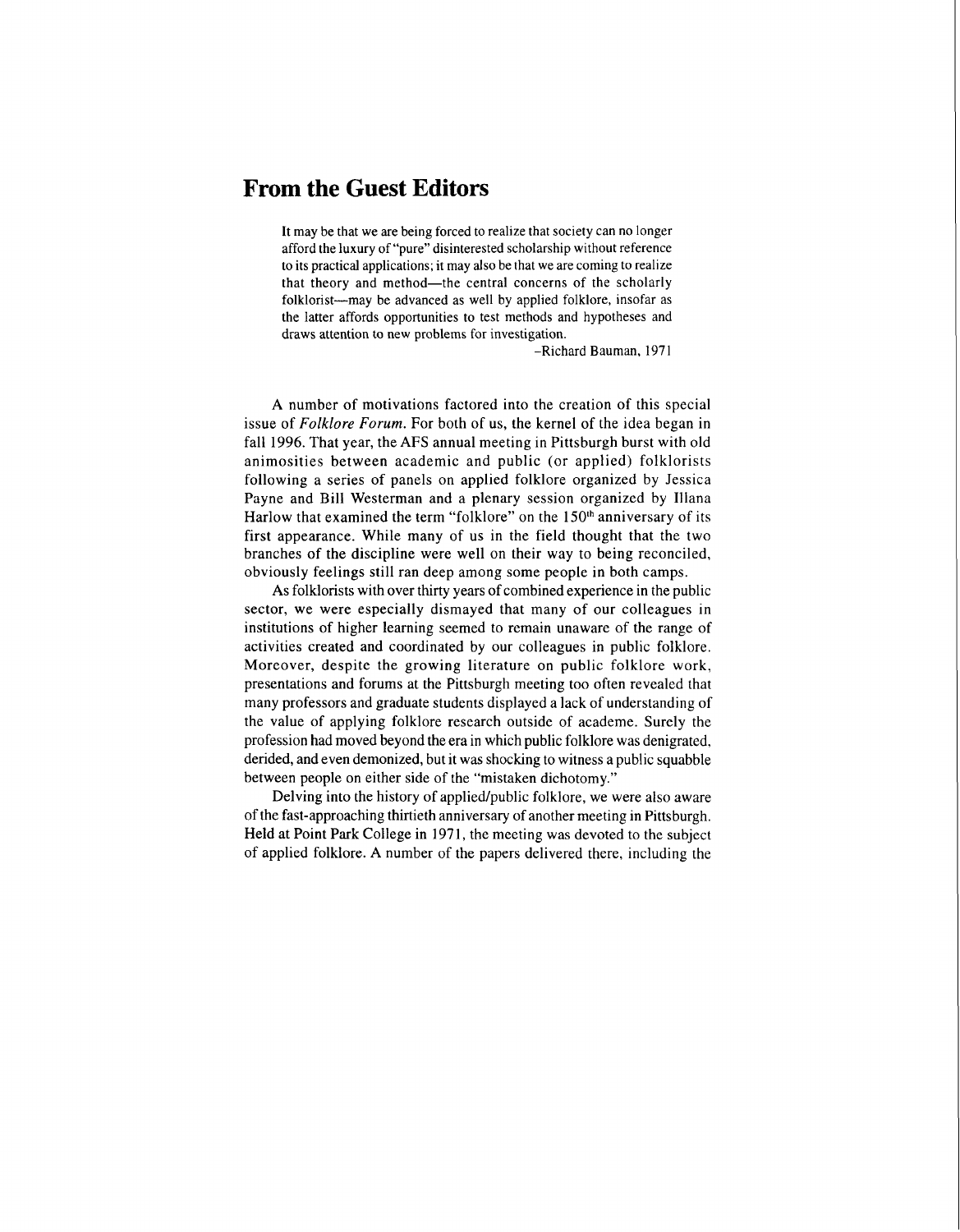one excerpted above, were published in a special issue of *Folklore Forum.*  So it seemed only natural that we approach the present-day editors of the journal to discuss a new special issue on public folklore, and to assess where the field has been going and where it is headed.

At the Mid-Atlantic Folklorists' Retreat in bucolic Starlight, Pennsylvania, in fall 1997, Betty witnessed the fomentation of interesting visions for the future of public sector folklore. That experience spurred us to collect bold future visions. Likewise, we were inspired by recorded sessions at several recent AFS meetings conducted by Rita Moonsammy and Miriam Camitta, who invited folklorists to speak about their personal motivations in becoming folklorists. Consequently, we invited folklorists working in the public sector to submit short essays on one of these two topics: 1) "evoking the past," that is, recounting a pivotal moment in their careers that epitomized something good, or particularly revealing, about their personal involvement in the profession; or 2) a vision, as practical or as pie-in-the-sky as the writer wished, of the future of public folklore.

Our plan was to create a resource that presents the idea of public folklore in an accessible and compelling manner. We wanted to offer a space for graduate students and professors to learn more about the work of public folklorists. More importantly, we wanted the issue to serve as a forum for discussing controversial issues that emerge in the practice of folklore work. We did not wish to provide a historical study or a "how-to" manual for doing public folklore projects. Rather, we assembled this issue to put into print a record of what motivates and continues to inspire folklorists to work outside of colleges and universities. A major goal is to provide students and teachers with an increased understanding of what can be accomplished by working outside of academe.

We hoped that, by trampling the academic conventions of soliciting scholarly articles, well documented with footnotes, references, and comprehensive bibliographies, we would free a number of public folklorists to reflect and dream in a manageable format. We announced the call for essays through listserves, newsletters, and personal cajoling, and we selected twenty of the essays that we received for publication.

To complement and provide counterpoint to the essays, we decided to follow the successful *Folklore Forum* practice of publishing interviews, in this case with five prominent folklorists who have made important contributions to applied and public folklore. The point of the interviews was to allow these individuals to fully express their opinions about the history and current state of public folklore and their personal involvement in the field. The interviews in some cases amplify the themes of the essays; in other cases, they disagree with them. This is just what we wished to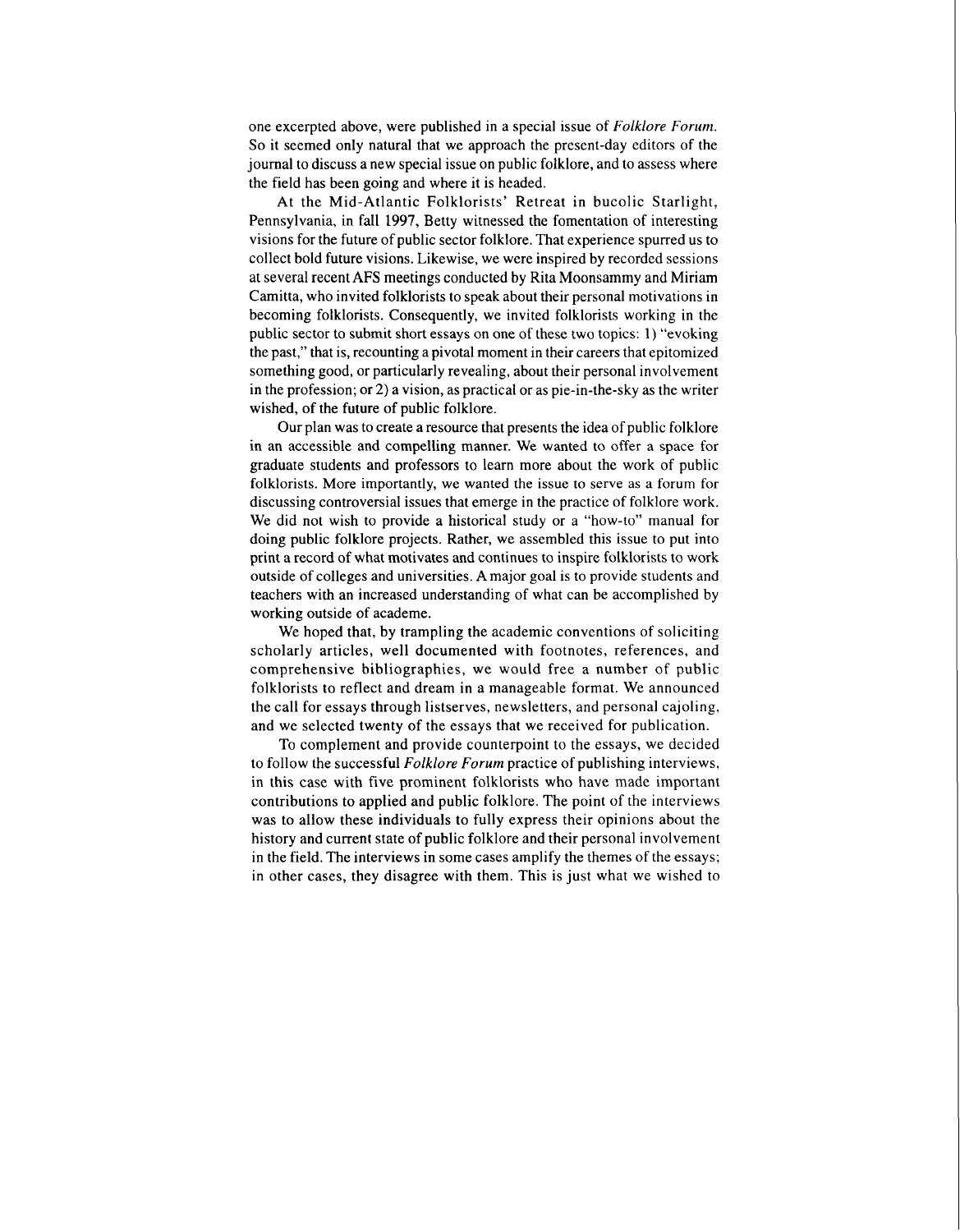do: to create a dialogue in print, a forum for many opinions and personal views.

To round out the issue, we invited Tim Evans, currently a professor teaching public folklore at Western Kentucky University, but for many years a practicing public folklorist in Wyoming, to submit an annotated bibliography for those interested in delving further into the growing literature on public folklore. We hope that Tim's bibliography will provide a reference source for readers interested in the more formal scholarship that has been completed on public folklore over the past fifteen years.

Setting the tone for the issue is an essay by Archie Green, whom many look up to as a mentor and model for work in the public sector. Despite his recent ill health, Archie was extremely gracious in writing this eloquent piece, affirming the work of public folklore for those who are worn down by the daily grind of the work as well as for those young graduate students considering taking up the standard. Without getting sentimental or maudlin, Archie reminds us all that public folklore is "good work" with the best of intentions, reflective of political history and personal commitment. He challenges each of us to act in the present using both the wisdom of the past and the inspiration created by thinking of the future. Archie's insight and vision best sums up what we wish to offer in this issue of *Folklore Forum.* 

This issue should be read as a forum. Every folklorist offers ideas and perspectives that can be challenged not only intellectually but also may prove challenging to enact. There is a tension between concerns that folklore work legitimizes ideologies such as classism and nationalism and the folklorist's goal of increasing understanding and appreciation of cultural diversity. There is a tension between limiting the subject matter of folklore to various forms of expressive culture and opening up the idea of folklore to all aspects of culture and even banishing the very term "folklore" from contemporary folklorists' vocabularies. Numerous other tensions will emerge in this volume, many very personal to each reader depending on his or her viewpoint. But we offer this volume in the dream of eliminating the tension that initially motivated us to complete this project: namely, the dangerous dichotomy of "public folklore" versus "academic folklore" work. Although the goal of eliminating the tension is perhaps too utopian, our fervent wish is that this issue contribute to a more fruitful discussion of folklore work that will strengthen not only public folklore but also the field as a whole.

This issue is designed to encourage friendly debate and discussion. We offer the fine thinking, writing, and speaking of all of our contributors, and we are thankful for the services offered by editor Carla Borden and interns Tracy Clonts, Laura Simcock, Jill Vogel and Rebecca Tallan. We